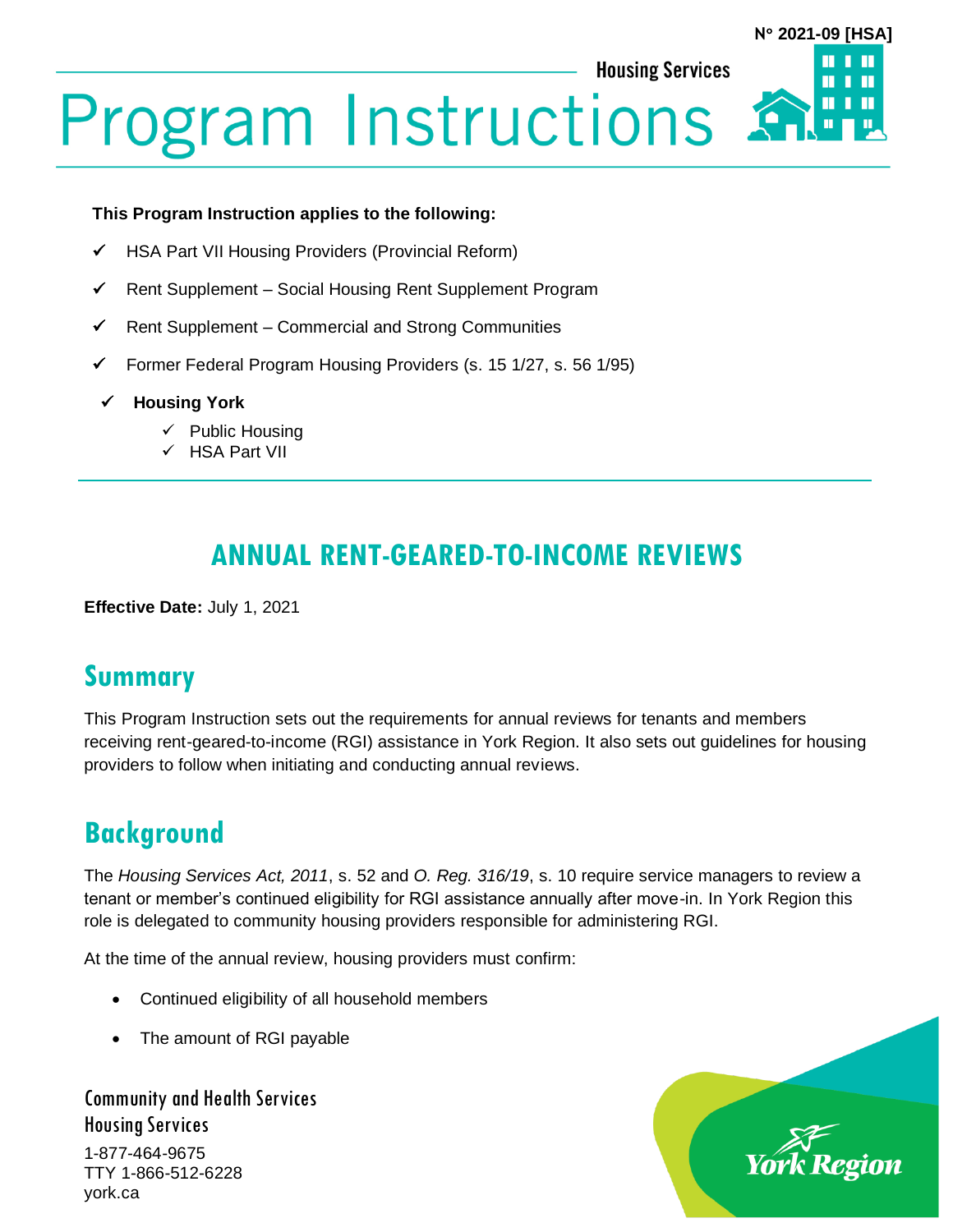- The size of the unit for which the tenant or member is eligible according to York Region's occupancy standards, outlined in [Program Instruction 2020-09: Rent-Geared-to-Income](https://www.york.ca/wps/wcm/connect/yorkpublic/c92fadab-cd91-4571-ad1f-499b38b7cf54/PI-2020-09-HSA-Rent-Geared-to-Income-Occupancy-Standards-in-York-Region.pdf?MOD=AJPERES&CVID=npNdVbc)  [Occupancy Standards in York Region](https://www.york.ca/wps/wcm/connect/yorkpublic/c92fadab-cd91-4571-ad1f-499b38b7cf54/PI-2020-09-HSA-Rent-Geared-to-Income-Occupancy-Standards-in-York-Region.pdf?MOD=AJPERES&CVID=npNdVbc)
- Eligibility for a modified unit, where applicable

# **Action Required**

Housing providers must review the eligibility and amount of RGI assistance at least once every 12 months after a tenant or member begins to receive RGI. All tenants and members are required to complete an annual review to remain eligible for RGI.

## INITIATING ANNUAL REVIEWS

Housing providers may conduct annual reviews in the anniversary month of the tenant or member's move-in or in the same month each year for all tenants and members in the community. An annual review is the month the review is completed, not the effective month the RGI increases or decreases. A review is considered complete once the housing provider has confirmed eligibility and the amount of RGI assistance and issues a notice to the tenant or member.

York Region recommends that housing providers issue annual review packages to tenants and members no more than 90 days before the month in which the review will be completed. Housing providers with annual reviews taking place in July and August should consider the April 30th tax filing deadline and adjust the due dates accordingly to ensure the correct tax information can be provided within a reasonable timeframe.

Annual review packages must include the following:

- A letter to the tenant or member outlining the information required to complete the review and the due date for information to be submitted to the housing provider (typically 30 days from the date of the letter)
- A [Rent Subsidy Review Form](https://www.york.ca/wps/wcm/connect/yorkpublic/a2b3d670-b1d5-4d19-a043-e465cf7e150c/RGI+I+Subsidy.pdf?MOD=AJPERES&CVID=mLV.UY9)
- In the first year of RGI simplification, a copy of the document "Obtaining Tax Information for [Your Rent Subsidy Review"](https://www.york.ca/wps/wcm/connect/yorkpublic/b3c5d791-602c-468e-847d-37777f9d9b96/How-to-obtain-a-Notice-of-Assessment-or-Proof-of-Income-Statement.PDF?MOD=AJPERES&CVID=nyJJxHO)

## VERIFYING INFORMATION

#### **Required Documentation**

Tenants and members are required to submit documents verifying information declared on the Rent Subsidy Review Form, including:

• Annual adjusted net income of all members of the household, excluding full-time students, confirmed by the Canada Revenue Agency Notice of Assessment (NOA) or Proof of Income Statement, or by verification documents required to approximate net income if a significant change in income has occurred since the applicable tax year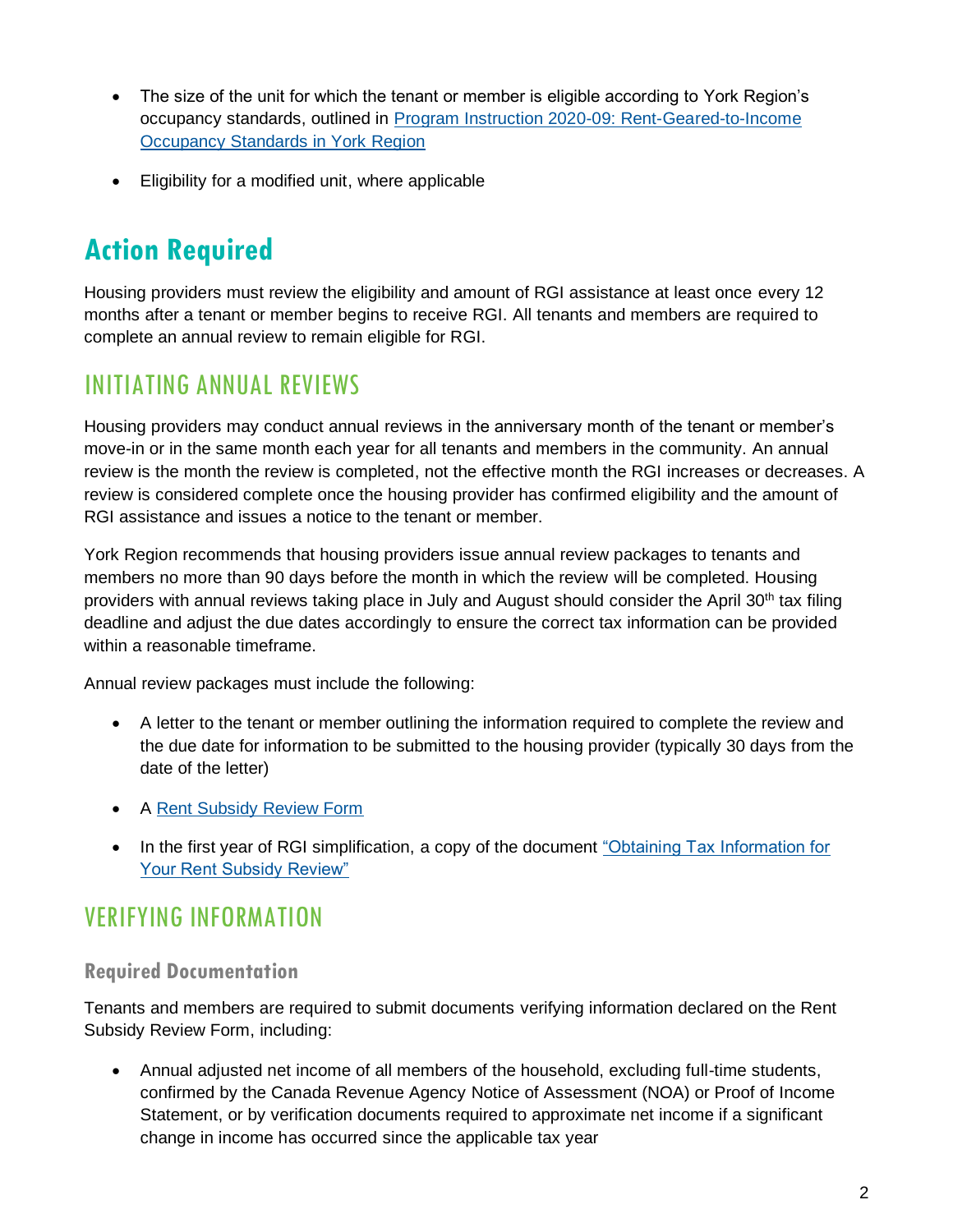- Copies of birth certificates, permanent residence or refugee claim documents if not already on file with the housing provider or if status has changed
- Most recent Statement of Assistance from Ontario Works (OW) or Ontario Disability Support Program (ODSP)
- Proof of school enrollment for full-time students 18 and older
- Documents verifying any new assets acquired since the tenant or member's last review

#### **Annual Net Income**

All tenants and members who are over the age of 18 and not in full time studies must provide their NOA or Proof of Income Statement from the Canada Revenue Agency for the applicable tax year, depending on when the review is completed.

- **Reviews conducted between July and December:** use the NOA or Proof of Income Statement from the previous tax year
- **Reviews conducted between January and June:** use the NOA or Proof of Income Statement from the year before the previous tax year

*O. Reg. 367/11*, s. 29.1 requires all tenants and members receiving RGI assistance to file their income tax returns to remain eligible.

If tax-based net income does not accurately reflect the average income a tenant or member is expected to receive over the next 12 months, the tenant or member may also provide documentation to demonstrate current income. The documentation must be issued by the source that provides the income and must allow the housing provider to approximate adjusted net income on an annualized basis. The housing provider may request additional information.

Tenants and members are required to report and verify income that would normally be included in Line 23600 that has not been reported to the Canada Revenue Agency, such as foreign pension income.

Information on tax-based and approximated net income can be found in [Program Instruction 2021-08:](https://www.york.ca/wps/wcm/connect/yorkpublic/e7376716-2f09-4a38-9bc5-1ce7bdcb2650/PI-2021-08-Adjusted-Family-Net-Income.pdf?MOD=AJPERES)  [Adjusted Family Net Income.](https://www.york.ca/wps/wcm/connect/yorkpublic/e7376716-2f09-4a38-9bc5-1ce7bdcb2650/PI-2021-08-Adjusted-Family-Net-Income.pdf?MOD=AJPERES)

#### **Status in Canada**

Tenants and members must provide verification of current status in Canada if status has changed since the last review. Applicants applying for permanent residence or refugee claimants are required to provide recent verification of status until permanent residence is approved or denied.

#### **OW or ODSP Statement of Assistance**

Tenants and members must provide their most recent OW or ODSP Statement of Assistance to verify the number of people in the benefit unit and the monthly net social assistance income.

#### **Proof of School Enrollment for Full-Time Students 18 and Older**

As income of full-time students is exempt from the RGI calculation, all full-time students 18 and older must provide verification of enrollment. A full-time student is someone attending a recognized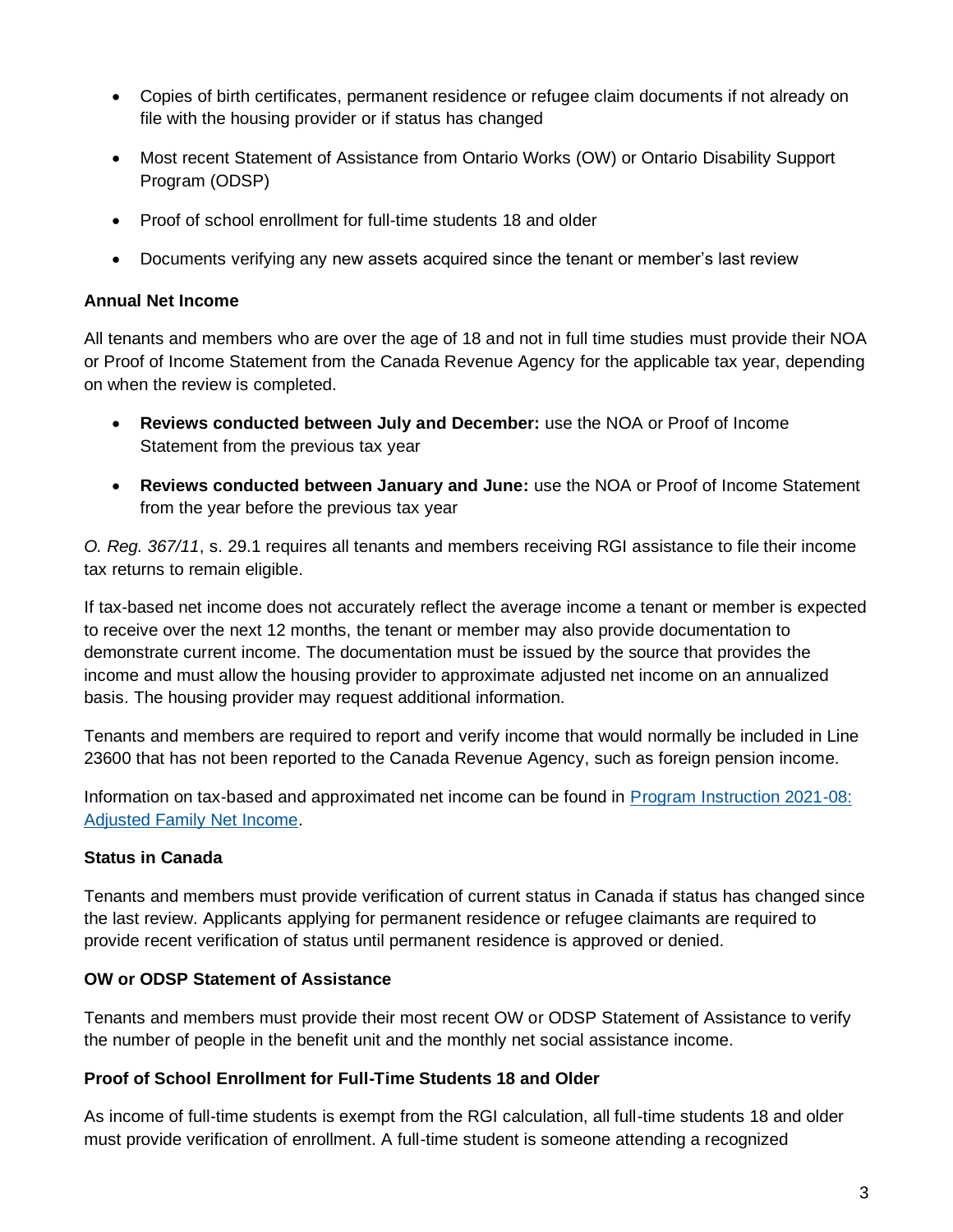educational institution taking at least 60% of a full course load, or 40% of a full course load if the student has a disability. Acceptable forms of verification include:

- Copy of Ontario Student Assistance (OSAP) assessment sheet
- If the student does not receive OSAP, letter from the school registrar confirming full-time enrollment

#### **Assets**

Housing providers are required to verify all assets at move-in. At annual review, tenants and members are required to provide verification documents for any new assets they acquired or changes in the value of existing assets.

More information on assets can be found in [Program Instruction 2021–02: Local Eligibility Rule: Income](https://www.york.ca/wps/wcm/connect/yorkpublic/fcad9dcb-520d-41d4-a5bf-054ae89badf8/PI-2021-02-Local-Eligibility-Rule-Income-and-Asset-Limits-HSA.pdf?MOD=AJPERES&CVID=nuHzJRL)  [and Asset Limits.](https://www.york.ca/wps/wcm/connect/yorkpublic/fcad9dcb-520d-41d4-a5bf-054ae89badf8/PI-2021-02-Local-Eligibility-Rule-Income-and-Asset-Limits-HSA.pdf?MOD=AJPERES&CVID=nuHzJRL)

## EFFECTIVE DATES OF CHANGE

Effective dates of change for annual reviews are set by *O. Reg. 316/19*, s. 10. An increase or decrease in RGI resulting from an annual review takes effect the first day of the month following the review. All RGI changes are implemented at the time of annual review, including increases of less than \$10.

Housing providers should plan to complete annual reviews as early as possible in the month of the review to provide sufficient notice to the tenant or member of the change and allow for five business days for mailing if the notice is mailed.

The notice must include the following:

- The RGI payable
- The effective date of change
- Information on requesting a decision review

#### **RGI Ineligibility**

An increase to the market rent or housing charge takes effect on the first day of the month following 90 days from the date a tenant or member is notified of their ineligibility. Housing providers must notify tenants or members of the decision in writing within seven business days of the decision being made. The notice must include:

- The reason for ineligibility
- The market rent or housing charge for the unit and the effective date of the increase (first day of the month following 90 days from the date of the notice)
- Information on requesting a decision review

Tenants and members who fail to provide the verification documents required to complete an annual review are ineligible for RGI. Housing providers should make reasonable attempts to collect the missing information before issuing a notice of ineligibility and are encouraged to document all attempts made.